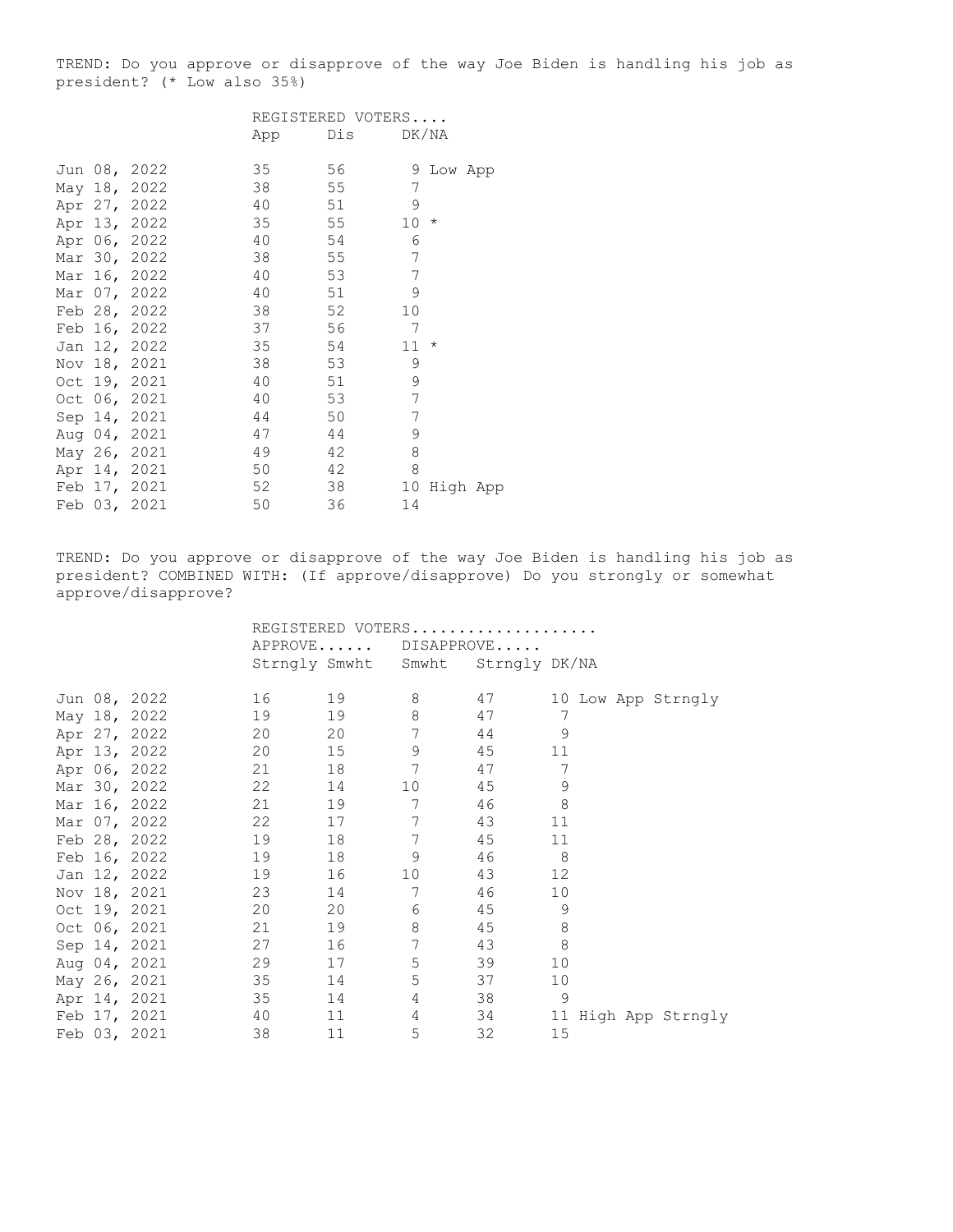TREND: Do you approve or disapprove of the way the Republicans in Congress are handling their job? (\* Low also 12%)

|            |           |              |          | REGISTERED VOTERS |                 |  |
|------------|-----------|--------------|----------|-------------------|-----------------|--|
|            |           |              | App      | Dis               | DK/NA           |  |
| Jun        | 08,       | 2022         | 25       | 65                | 10              |  |
| May 18,    |           | 2022         | 27       | 65                | 8               |  |
| Apr 27,    |           | 2022         | 27       | 64                | 9               |  |
| Apr 06,    |           | 2022         | 29       | 62                | 9               |  |
| Feb 16,    |           | 2022         | 25       | 64                | 10              |  |
| Jan 12,    |           | 2022         | 25       | 64                | 11              |  |
| Nov 18,    |           | 2021         | 26       | 64                | 11              |  |
| Oct 19,    |           | 2021         | 24       | 68                | 8               |  |
| Oct 05,    |           | 2021         | 27       | 65                | 8               |  |
|            | Sep $14,$ | 2021         | 23       | 69                | 8               |  |
|            | Aug 04,   | 2021         | 26       | 63                | 11              |  |
|            | May 26,   | 2021         | 24       | 66                | 10              |  |
| Apr 14,    |           | 2021         | 26       | 66                | 8               |  |
| Feb 03,    |           | 2021         | 25       | 67                | 8               |  |
| Feb 10,    |           | 2020         | 39       | 57                | 4<br>High App   |  |
| Dec $16,$  |           | 2019         | 37       | 57                | 7               |  |
| Nov 26,    |           | 2019         | 32       | 60                | 8               |  |
| Oct $14,$  |           | 2019         | 28       | 64                | 8               |  |
|            | Sep 30,   | 2019         | 33       | 61                | 6               |  |
|            | Jun 12,   | 2019         | 27       | 66                | 7               |  |
| Mar $05$ , |           | 2019         | 27       | 66                | 8               |  |
| Jan 29,    |           | 2019         | 30       | 65                | 6               |  |
| Jan 15,    |           | 2019         | 29       | 63                | 8               |  |
| Dec 19,    |           | 2018         | 28       | 63                | 9               |  |
| Nov 20,    |           | 2018         | 31       | 62                | 7               |  |
| Jul 25,    |           | 2018         | 27       | 66                | 8               |  |
|            | Jun 20,   | 2018         | 28       | 66                | 7               |  |
|            | Apr 25,   | 2018         | 22       | 69                | 8               |  |
|            | Mar 21,   | 2018         | 25       | 68                | 7               |  |
| Feb 21,    |           | 2018         | 22       | 72                | 6               |  |
| Jan 24,    |           | 2018         | 24       | 70                | 6               |  |
| Jan 11,    |           | 2018         | 21       | 72                | 7               |  |
| Dec 13,    |           | 2017         | 20       | 72                | 8               |  |
| Nov $14,$  |           | 2017         | 15       | 79                | 6               |  |
| Oct        | 11,       | 2017         | 17       | 77                | 6               |  |
| Sep 27,    |           | 2017         | 15       | 78                | 7               |  |
|            |           | Jun 29, 2017 | 25       | 70                | 5               |  |
| Jun        | 08,       | 2017         | 19       | 73                | 7               |  |
| May        | 25,       | 2017         | 21<br>22 | 70<br>71          | 9<br>7          |  |
| May 10,    | 19,       | 2017<br>2017 | 24       | 68                | $\overline{7}$  |  |
| Apr        | $04$ ,    | 2017         | 21       | 70                | 9               |  |
| Apr<br>Mar | 22,       | 2017         | 29       | 64                | 7               |  |
| Feb 22,    |           | 2017         | 31       | 62                | 8               |  |
| Jun 30,    |           | 2016         | 16       | 78                | 6               |  |
| Jun 02,    |           | 2016         | 12       | 80                | 7<br>Low App    |  |
| Mar 24,    |           | 2016         | 15       | 81                | 4               |  |
| Feb 18,    |           | 2016         | 15       | 79                | 5               |  |
| Dec        | 23,       | 2015         | 15       | 78                | $\overline{7}$  |  |
| Dec 03,    |           | 2015         | 15       | 79                | 6               |  |
| Nov $05,$  |           | 2015         | 12       | 83                | 4<br>$\star$    |  |
| Sep 28,    |           | 2015         | 16       | 76                | 8               |  |
| Aug 31,    |           | 2015         | 12       | 81                | 7<br>$^{\star}$ |  |
| Aug 03,    |           | 2015         | 17       | 75                | 8               |  |
|            | Jun 01,   | 2015         | 17       | 73                | 10              |  |
| Apr 27,    |           | 2015         | 22       | 69                | 9               |  |
| Cont'd     |           |              |          |                   |                 |  |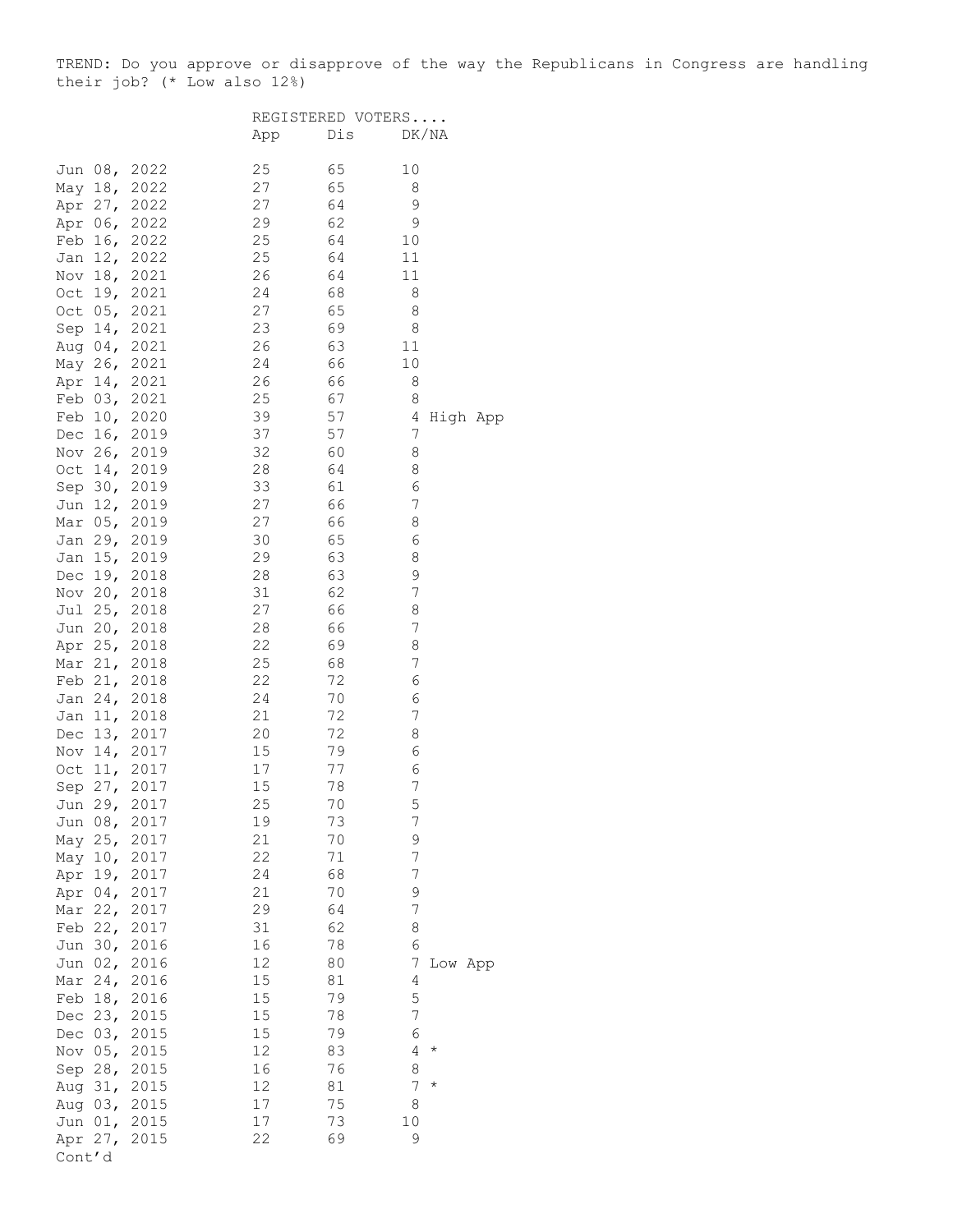TREND cont'd: Do you approve or disapprove of the way the Republicans in Congress are handling their job? (\* Low also 12%)

|  |              |     | REGISTERED VOTERS |             |                        |
|--|--------------|-----|-------------------|-------------|------------------------|
|  |              | App | Dis               |             | DK/NA                  |
|  | Mar 04, 2015 | 22  | 69                | 9           |                        |
|  | Nov 26, 2014 | 23  | 69                | 8           |                        |
|  | Jul 08, 2014 | 18  | 73                | 9           |                        |
|  | Apr 02, 2014 | 18  | 73                | $\mathsf 9$ |                        |
|  | Jan 21, 2014 | 17  | 76                | 7           |                        |
|  | Jan 08, 2014 | 19  | 73                | 7           |                        |
|  | Dec 10, 2013 | 19  | 74                | 7           |                        |
|  | Nov 13, 2013 | 20  | 73                | 8           |                        |
|  | Oct 01, 2013 | 17  | 74                | 9           |                        |
|  | Aug 02, 2013 | 19  | 73                | 8           |                        |
|  | Jul 12, 2013 | 19  | 71                | 10          |                        |
|  | May 30, 2013 | 24  | 67                | 9           |                        |
|  | May 01, 2013 | 24  | 67                | 8           |                        |
|  | Apr 03, 2013 | 19  | 71                | 10          |                        |
|  | Mar 07, 2013 | 20  | 71                | 9           |                        |
|  | Feb 08, 2013 | 19  | 72                | 8           |                        |
|  | Dec 06, 2012 | 23  | 69                | 8           |                        |
|  | Jul 11, 2012 | 24  | 68                | 8           |                        |
|  | Apr 19, 2012 | 23  | 66                | 11          |                        |
|  | Feb 23, 2012 | 22  | 71                | 6           |                        |
|  | Nov 23, 2011 | 19  | 74                | 7           |                        |
|  |              |     |                   |             |                        |
|  | Nov 02, 2011 | 20  | 76                | 4           |                        |
|  | Oct 06, 2011 | 23  | 71                | 6           |                        |
|  | Sep 01, 2011 | 22  | 71                | 7           |                        |
|  | Jul 14, 2011 | 26  | 65                | 9           |                        |
|  | Jun 09, 2011 | 30  | 61                | 9           |                        |
|  | Mar 31, 2011 | 34  | 55                | 11          |                        |
|  | Mar 03, 2011 | 34  | 54                | 12          |                        |
|  | Jan 18, 2011 | 30  | 57                | 13          |                        |
|  | Nov 17, 2010 | 27  | 63                | 10          |                        |
|  | Sep 09, 2010 | 29  | 59                | 12          |                        |
|  | Jul 21, 2010 | 29  | 59                | 12          |                        |
|  | May 26, 2010 | 26  | 62                | 11          |                        |
|  | Mar 25, 2010 | 34  | 58                |             | 8 Post Healthcare vote |
|  | Mar 25, 2010 | 31  | 60                |             | 9 Pre Healthcare vote  |
|  | Feb 11, 2010 | 28  | 61                | 11          |                        |
|  | Jan 13, 2010 | 32  | 58                | 11          |                        |
|  | Dec 23, 2009 | 29  | 62                | 9           |                        |
|  | Dec 09, 2009 | 30  | 58                | 12          |                        |
|  | Nov 19, 2009 | 31  | 58                | 11          |                        |
|  | Oct 08, 2009 | 25  | 64                | 11          |                        |
|  | Aug 06, 2009 | 29  | 59                | 12          |                        |
|  | Jul 02, 2009 | 29  | 57                | 14          |                        |
|  | Jun 04, 2009 | 30  | 56                | 15          |                        |
|  | Apr 29, 2009 | 27  | 59                | 14          |                        |
|  | Apr 01, 2009 | 30  | 59                | 11          |                        |
|  | Mar 04, 2009 | 30  | 58                | 11          |                        |
|  |              |     |                   |             |                        |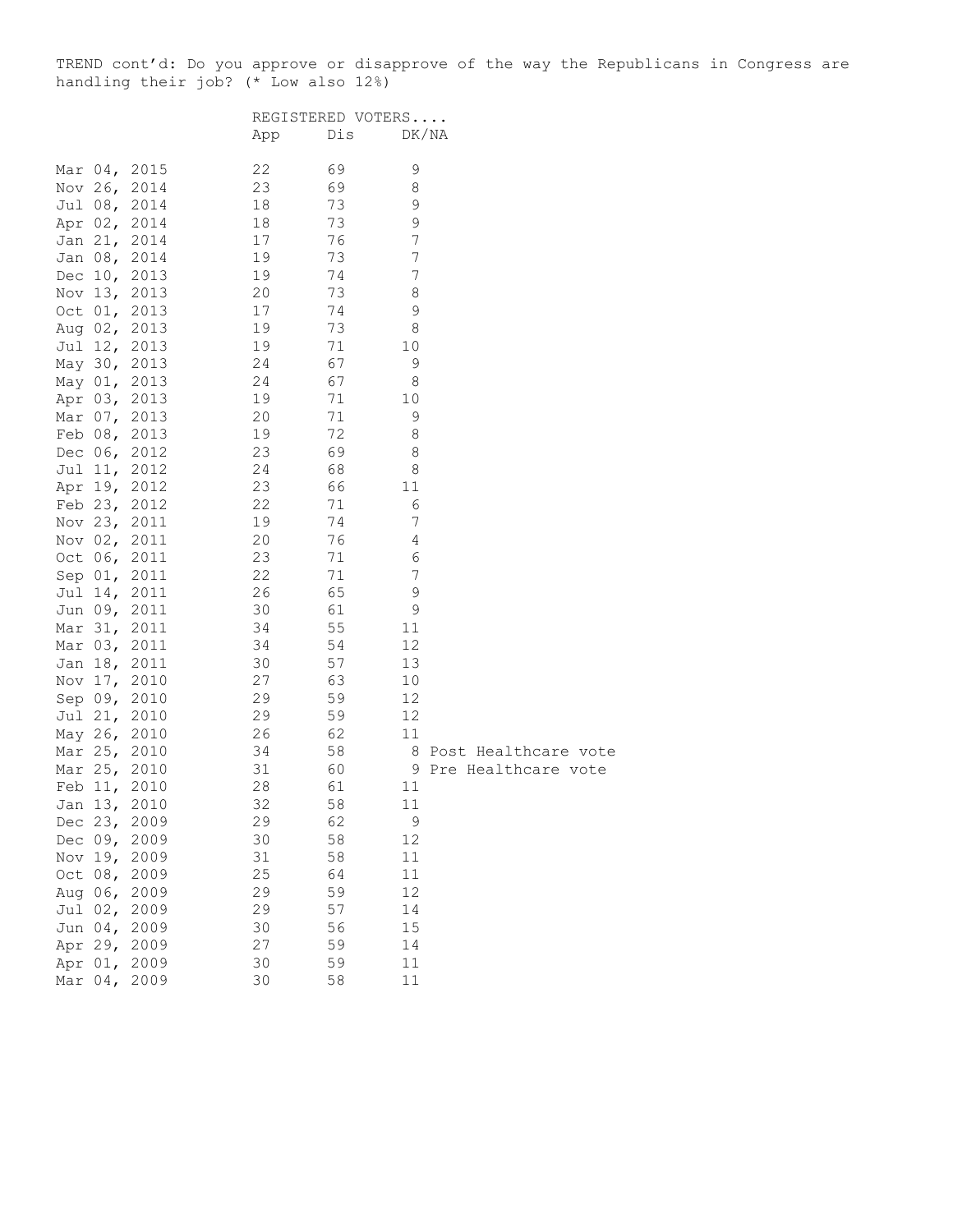TREND: Do you approve or disapprove of the way the Democrats in Congress are handling their job? (\* Low also 24%)

|         |                 |              |        | REGISTERED VOTERS |                  |
|---------|-----------------|--------------|--------|-------------------|------------------|
|         |                 |              | App    | Dis               | DK/NA            |
| Jun     |                 | 08, 2022     | 29     | 64                | 8                |
|         |                 | May 18, 2022 | 31     | 63                | 7                |
|         |                 | Apr 27, 2022 | 33     | 60                | 7                |
| Apr     |                 | 06, 2022     | 35     | 57                | 7                |
|         | Feb 16,         | 2022         | 32     | 61                | $\boldsymbol{7}$ |
|         | Jan 12,         | 2022         | 30     | 61                | 9                |
|         | Nov 18,         | 2021         | 32     | 59                | 9                |
| Oct     |                 | 19, 2021     | 32     | 62                | 7                |
| Oct     |                 | 05, 2021     | 31     | 63                | 6                |
|         |                 | Sep 14, 2021 | 39     | 54                | 7                |
|         |                 | Aug 04, 2021 | 38     | 55                | 7                |
|         |                 | May 26, 2021 | 42     | 50                | 8                |
|         |                 | Apr 14, 2021 | 42     | 51                | 6                |
|         | Feb $03,$       | 2021         | $4\,4$ | $4\,8$            | 8                |
|         | Feb $10,$       | 2020         | 37     | 60                | 3                |
|         | Dec $16,$       | 2019         | 39     | 56                | 5                |
| Nov     | 26 <sub>1</sub> | 2019         | 36     | 57                | 8                |
| Oct     | 14,             | 2019         | 35     | 58                | 8                |
|         |                 | Sep 30, 2019 | 32     | 62                | 6                |
|         |                 | Jun 12, 2019 | 34     | 59                | 7                |
|         |                 | Mar 05, 2019 | 38     | 56                | 6                |
|         |                 | Jan 29, 2019 | 38     | 57                | 5                |
|         |                 | Jan 15, 2019 | 37     | 56                | 7                |
|         | Dec $19,$       | 2018         | 32     | 59                | $\mathsf 9$      |
|         | Nov 20,         | 2018         | 32     | 57                | $10$             |
| Jul     | 25 <sub>1</sub> | 2018         | 30     | 63                | 7                |
|         |                 | Jun 20, 2018 | 26     | 66                | 8                |
|         |                 | Apr 25, 2018 | 26     | 66                | 8                |
|         |                 | Mar 21, 2018 | 28     | 63                | 9                |
|         |                 | Feb 21, 2018 | 28     | 66                | 6                |
|         |                 | Jan 24, 2018 | 30     | 63                | 7                |
| Jan     | 11,             | 2018         | 31     | 59                | $11\,$           |
| Dec     | 13,             | 2017         | 30     | 61                | 8                |
| Nov     | 14,             | 2017         | 29     | 63                | 8                |
| Oct     | 11,             | 2017         | 28     | 65                | 8                |
|         | Sep $27$ ,      | 2017         | 29     | 63                | 8                |
| Jun     | 29.             | 2017         | 29     | 64                | 7                |
| Jun     | 08 <sub>r</sub> | 2017         | 28     | 63                | 9                |
| May     | 25 <sub>1</sub> | 2017         | 28     | 63                | 9                |
| May     | 10,             | 2017         | 34     | 58                | 9                |
| Apr     | 19,             | 2017         | 29     | 63                | 7                |
| Apr     | 04 <sub>1</sub> | 2017         | 34     | 57                | 9                |
| Mar     | 22,             | 2017         | 30     | 60                | $10$             |
|         | Feb $22,$       | 2017         | 32     | 59                | 8                |
| Jun     | 30 <sub>r</sub> | 2016         | 34     | 61                | 5                |
| Jun     | 02 <sub>r</sub> | 2016         | 31     | 63                | 5                |
| Mar     | 24 <sub>1</sub> | 2016         | 32     | 62                | 6                |
|         | Feb 18,         | 2016         | 28     | 65                | 6                |
| Dec     | 23,             | 2015         | 28     | 65                | 8                |
| Dec     | 03,             | 2015         | 27     | 65                | $\boldsymbol{7}$ |
| Nov     | 05,             | 2015         | 26     | 70                | 4                |
| Sep 28, |                 | 2015         | 27     | 67                | 6                |
| Aug     | 31,             | 2015         | 27     | 66                | 7                |
|         | Aug 03,         | 2015         | 29     | 63                | 7                |
| Jun     | 01,             | 2015         | 30     | 61                | 9                |
|         | Apr 27,         | 2015         | 30     | 61                | 9                |
| Cont'd  |                 |              |        |                   |                  |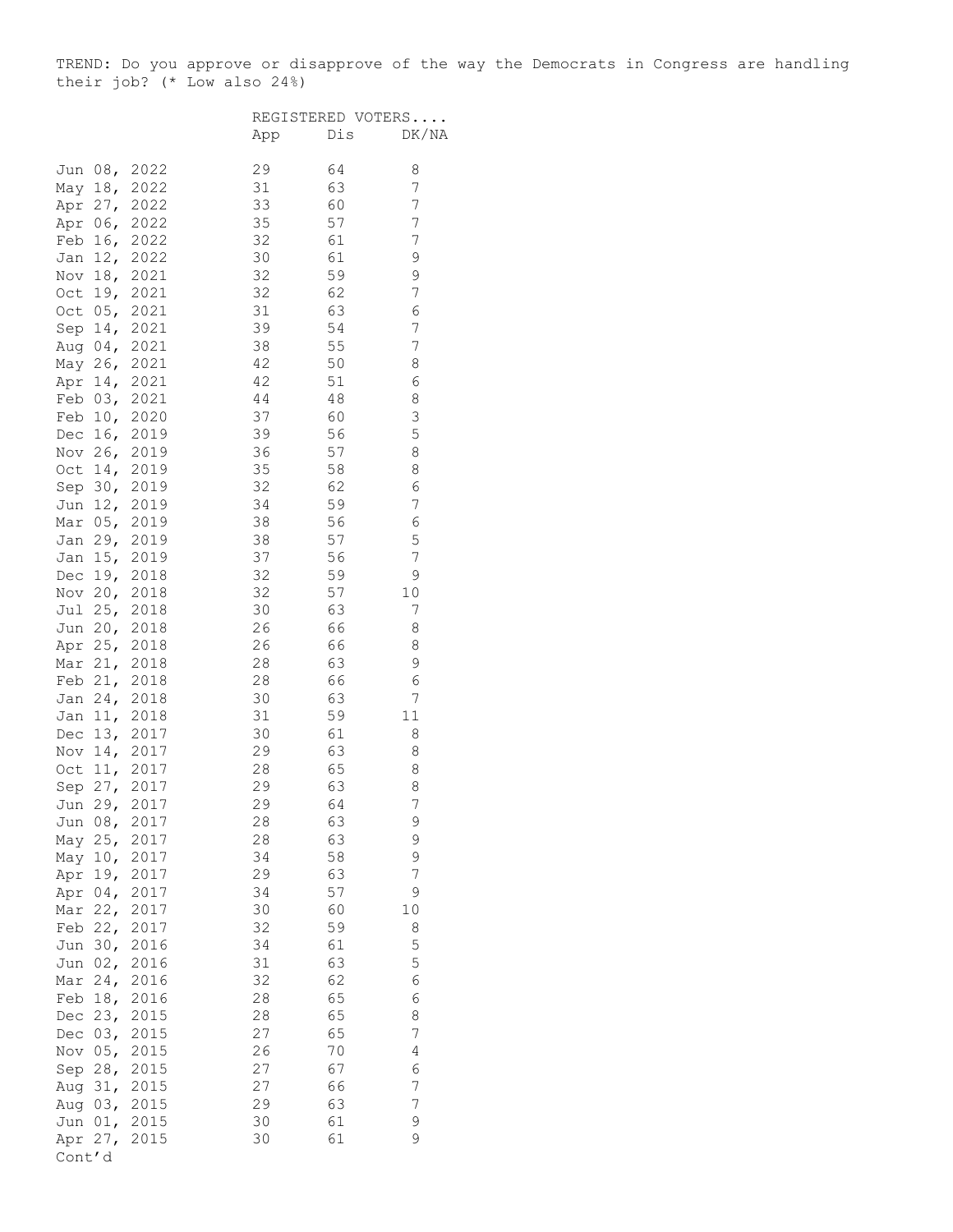TREND cont'd: Do you approve or disapprove of the way the Democrats in Congress are handling their job? (\* Low also 24%)

|              |      |     | REGISTERED VOTERS |                |                        |
|--------------|------|-----|-------------------|----------------|------------------------|
|              |      | App | Dis               |                | DK/NA                  |
| Mar 04, 2015 |      | 28  | 62                | 10             |                        |
| Nov 26, 2014 |      | 24  | 67                | 9              | Low App                |
| Jul 08, 2014 |      | 29  | 63                | 8              |                        |
| Apr 02, 2014 |      | 30  | 60                | 10             |                        |
| Jan 21, 2014 |      | 27  | 66                | $\overline{7}$ |                        |
| Jan 08, 2014 |      | 29  | 64                | 7              |                        |
| Dec 10, 2013 |      | 27  | 67                | 6              |                        |
| Nov 13, 2013 |      | 30  | 62                | 7              |                        |
| Oct 01, 2013 |      | 32  | 60                | 8              |                        |
| Aug 02, 2013 |      | 31  | 61                | 7              |                        |
| Jul 12, 2013 |      | 29  | 62                | 9              |                        |
| May 30, 2013 |      | 30  | 60                | 11             |                        |
| May 01, 2013 |      | 31  | 60                | 9              |                        |
| Apr 03, 2013 |      | 34  | 59                | 7              |                        |
| Mar 07, 2013 |      | 32  | 60                | 8              |                        |
| Feb 08, 2013 |      | 33  | 59                | 9              |                        |
| Dec 06, 2012 |      | 37  | 54                | $\mathsf 9$    |                        |
| Jul 11, 2012 |      | 29  | 62                | 8              |                        |
| Apr 19, 2012 |      | 27  | 63                | 10             |                        |
| Feb 23, 2012 |      | 26  | 67                | 7              |                        |
| Nov 23, 2011 |      | 24  | 69                | 7              | $\star$                |
| Nov 02, 2011 |      | 26  | 70                | 5              |                        |
| Oct 06, 2011 |      | 24  | 71                | 5              | $\star$                |
| Sep 01, 2011 |      | 24  | 70                | 6              | $\star$                |
| Jul 14, 2011 |      | 28  | 64                | 8              |                        |
| Jun 09, 2011 |      | 28  | 64                | 8              |                        |
| Mar 31, 2011 |      | 31  | 58                | 11             |                        |
| Mar 03, 2011 |      | 33  | 57                | 10             |                        |
| Jan 18, 2011 |      | 33  | 58                | 9              |                        |
| Nov 17, 2010 |      | 27  | 66                | 7              |                        |
| Sep 09, 2010 |      | 30  | 60                | 10             |                        |
| Jul 21, 2010 |      | 31  | 59                | 10             |                        |
| May 26, 2010 |      | 34  | 57                | 9              |                        |
| Mar 25, 2010 |      | 36  | 55                |                | 9 Post Healthcare Vote |
| Mar 25, 2010 |      | 30  | 62                |                | 8 Pre Healthcare Vote  |
| Feb 11, 2010 |      | 28  | 63                | 9              |                        |
| Jan 13, 2010 |      | 32  | 59                | 9              |                        |
| Dec 23,      | 2009 | 32  | 59                | 9              |                        |
| Dec 09, 2009 |      | 33  | 56                | 11             |                        |
| Nov 19, 2009 |      | 36  | 55                | $\mathsf 9$    |                        |
| Oct 08, 2009 |      | 33  | 56                | 11             |                        |
| Aug 06, 2009 |      | 35  | 55                | 10             |                        |
| Jul 02, 2009 |      | 38  | 50                | 12             |                        |
| Jun 04, 2009 |      | 43  | 45                | 11             |                        |
| Apr 29, 2009 |      | 43  | 46                | 11             |                        |
| Apr 01, 2009 |      | 40  | 49                | 11             |                        |
| Mar 04, 2009 |      | 45  | 45                |                | 10 High App            |
|              |      |     |                   |                |                        |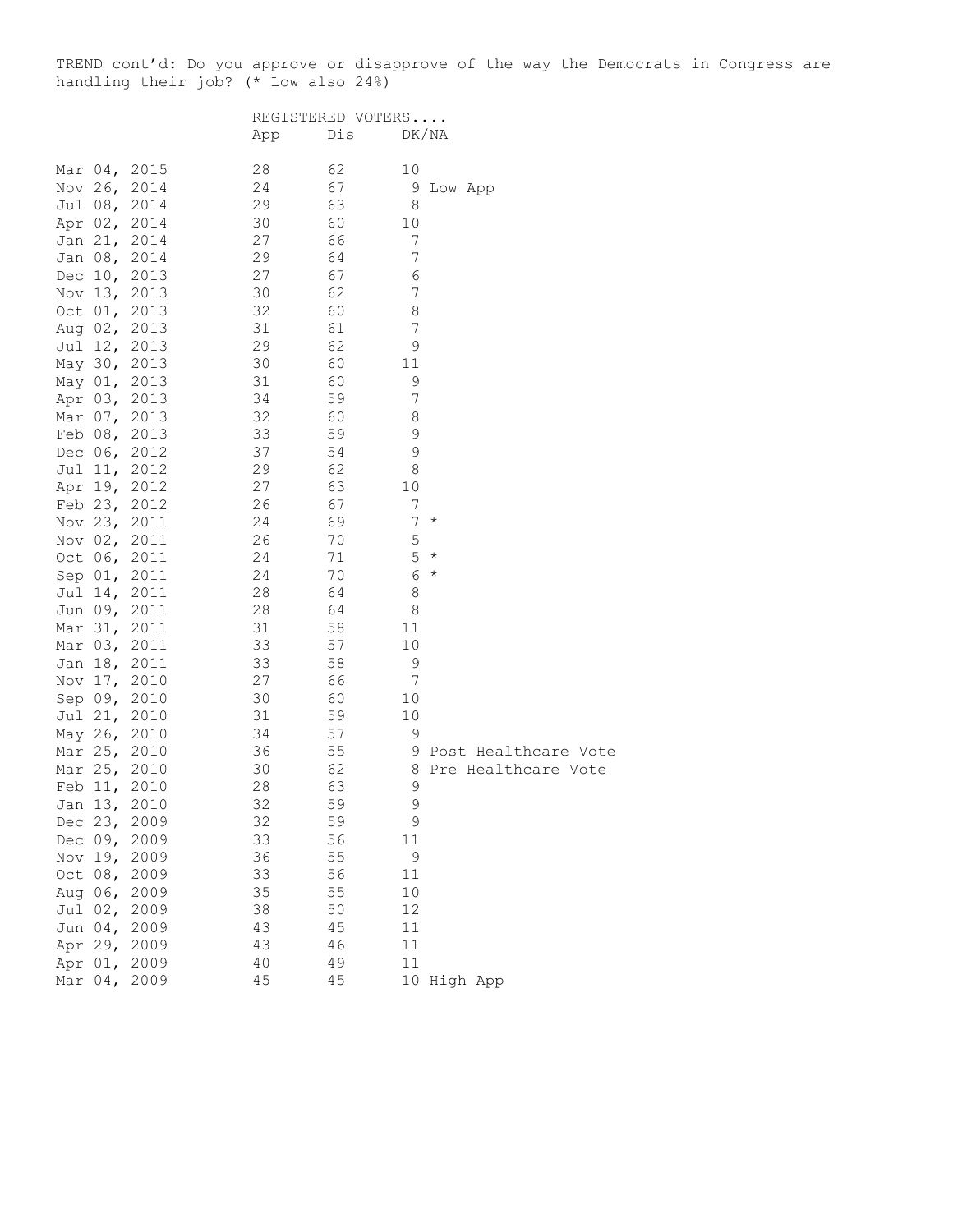TREND: If the election were today, would you want to see the Republican Party or the Democratic Party win control of the United States House of Representatives? (\* High also 47%)

|     |            |              | REGISTERED VOTERS |       |                  |  |  |
|-----|------------|--------------|-------------------|-------|------------------|--|--|
|     |            |              | Rep               | Dem   |                  |  |  |
|     |            |              | Party             | Party | DK/NA            |  |  |
|     | Jun 08,    | 2022         | 46                | 41    | 13               |  |  |
|     | May 18,    | 2022         | 47                | 43    | 9 High Rep Party |  |  |
|     | Apr 27,    | 2022         | 45                | 42    | 12               |  |  |
|     | Apr 06,    | 2022         | 47                | 43    | $10 *$           |  |  |
|     | Feb 16,    | 2022         | 46                | 44    | $10$             |  |  |
|     | Jan 12,    | 2022         | 44                | 43    | 13               |  |  |
|     | Nov 18,    | 2021         | 46                | 41    | 13               |  |  |
|     | Oct 05,    | 2021         | 47                | 44    | $9 *$            |  |  |
|     | Sep 14,    | 2021         | 43                | 47    | 11               |  |  |
|     | Aug $04$ , | 2021         | 44                | 45    | 10               |  |  |
|     | May 26,    | 2021         | 41                | 50    | 9                |  |  |
|     | Jun 20,    | 2018         | 43                | 49    | $\mathsf 9$      |  |  |
|     |            | Jun 06, 2018 | 40                | 47    | 13               |  |  |
|     | Apr 25,    | 2018         | 40                | 48    | 12               |  |  |
|     | Apr 11,    | 2018         | 43                | 46    | 11               |  |  |
|     | Mar 21,    | 2018         | 43                | 49    | 9                |  |  |
|     | Mar $07$ , | 2018         | 38                | 48    | 15               |  |  |
|     |            | Feb 20, 2018 | 38                | 53    | 9                |  |  |
|     |            | Feb 07, 2018 | 40                | 49    | 11               |  |  |
|     |            | Jan 24, 2018 | 38                | 51    | 11               |  |  |
|     |            | Jan 18, 2018 | 39                | 50    | 10               |  |  |
|     | Jan 11,    | 2018         | 35                | 52    | 13 Low Rep Party |  |  |
|     |            | Dec 19, 2017 | 37                | 52    | 12               |  |  |
|     | Dec $13,$  | 2017         | 37                | 49    | 13               |  |  |
|     | Dec 05,    | 2017         | 36                | 50    | 13               |  |  |
|     |            | Nov 14, 2017 | 38                | 51    | 11               |  |  |
|     | Oct $11,$  | 2017         | 41                | 49    | 10               |  |  |
|     | Sep 27,    | 2017         | 38                | 47    | 15               |  |  |
|     | Aug 24,    | 2017         | 38                | 50    | 11               |  |  |
|     |            | Aug 17, 2017 | 40                | 50    | 10               |  |  |
|     | Aug 03,    | 2017         | 38                | 52    | 10               |  |  |
|     | Jun 29,    | 2017         | 41                | 51    | 9                |  |  |
|     |            | Jun 08, 2017 | 39                | 51    | 10               |  |  |
|     | May $10l$  | 2017         | 38                | 54    | 8                |  |  |
|     | Aug 31,    | 2015         | 44                | 46    | 10               |  |  |
|     |            | Jul 08, 2014 | 46                | 44    | 10               |  |  |
|     |            | Apr 02, 2014 | 45                | 46    | 10               |  |  |
|     |            | Jan 21, 2014 | 43                | 45    | 12               |  |  |
|     |            | Jan 08, 2014 | 46                | 44    | 10               |  |  |
| Dec | 10,        | 2013         | 47                | 42    | 11<br>$\star$    |  |  |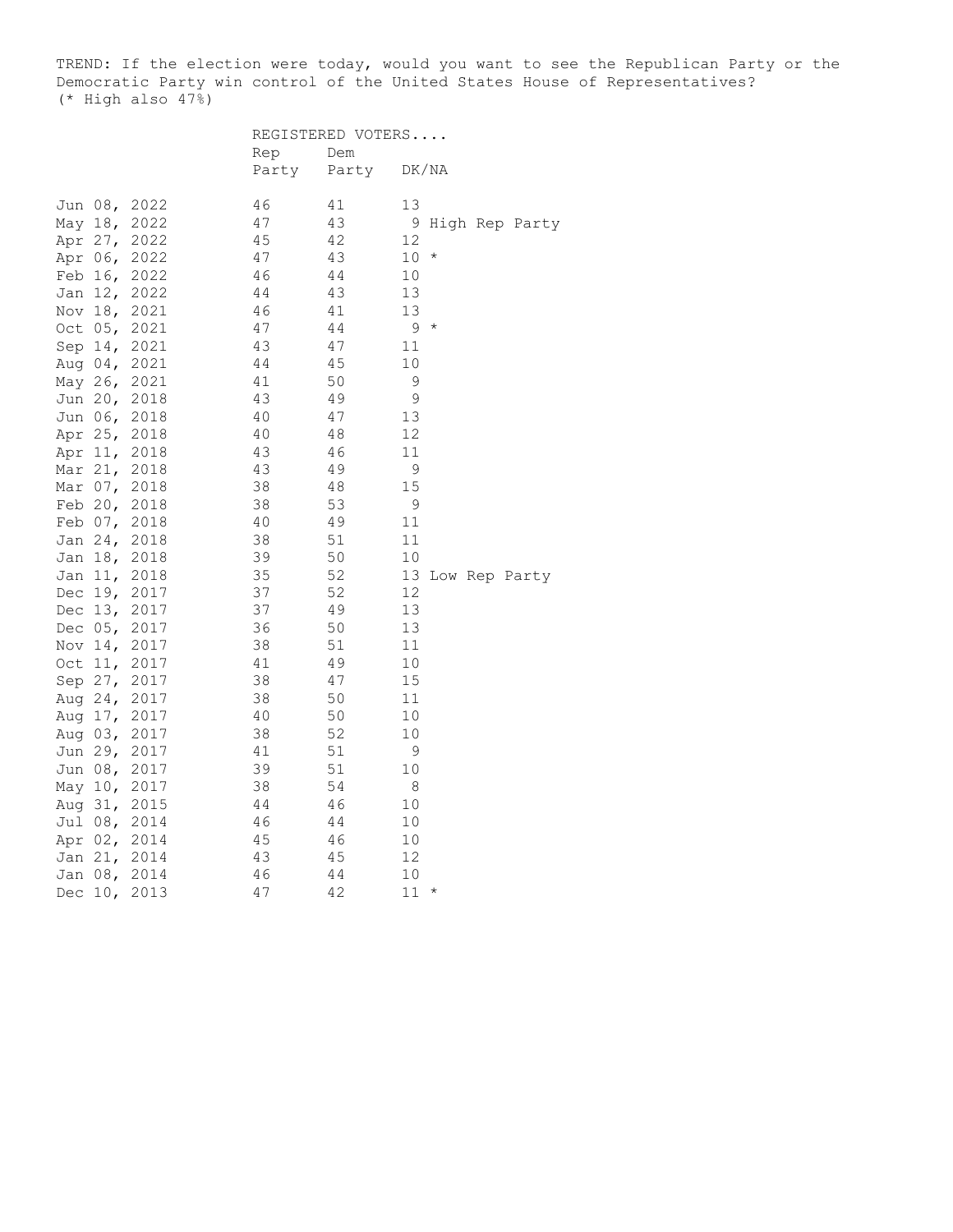TREND: Do you approve or disapprove of the way Joe Biden is handling the economy?

| REGISTERED VOTERS |     |       |
|-------------------|-----|-------|
| App               | Dis | DK/NA |

|  | Jun 08, 2022 | 29 | 64 |    | 6 Low App |  |
|--|--------------|----|----|----|-----------|--|
|  | May 18, 2022 | 33 | 62 | 5  |           |  |
|  | Apr 27, 2022 | 35 | 60 | 5  |           |  |
|  | Apr 06, 2022 | 37 | 59 | 4  |           |  |
|  | Mar 30, 2022 | 36 | 58 | 7  |           |  |
|  | Mar 16, 2022 | 37 | 57 | 6  |           |  |
|  | Feb 16, 2022 | 35 | 60 | 5  |           |  |
|  | Jan 12, 2022 | 36 | 57 | 7  |           |  |
|  | Nov 18, 2021 | 35 | 58 | 6  |           |  |
|  | Oct 06, 2021 | 41 | 55 | 5  |           |  |
|  | Sep 14, 2021 | 45 | 51 | 4  |           |  |
|  | Aug 04, 2021 | 45 | 50 | 5  |           |  |
|  | May 26, 2021 | 47 | 45 | 8  |           |  |
|  | Apr 14, 2021 | 50 | 44 | 7  | High App  |  |
|  | Feb 17, 2021 | 49 | 39 | 13 |           |  |

TREND: Do you approve or disapprove of the way Joe Biden is handling the response to the coronavirus?

|  |              | REGISTERED VOTERS |           |               |  |
|--|--------------|-------------------|-----------|---------------|--|
|  |              | App               | Dis DK/NA |               |  |
|  | Jun 08, 2022 | 48                | 46        | 6             |  |
|  | May 18, 2022 | 49                | 46        | 5             |  |
|  | Apr 27, 2022 | 48                | 48        | 4             |  |
|  | Apr 06, 2022 | 48                | 48        | 4             |  |
|  | Mar 16, 2022 | 50                | 45        | 5             |  |
|  | Feb 16, 2022 | 44                | 54        | 3             |  |
|  | Jan 12, 2022 | 40                | 55        | 5<br>Low App  |  |
|  | Nov 18, 2021 | 46                | 49        | 5             |  |
|  | Oct 06, 2021 | 49                | 48        | 3             |  |
|  | Sep 14, 2021 | 50                | 47        | 3             |  |
|  | Aug 04, 2021 | 53                | 41        | 6             |  |
|  | May 26, 2021 | 66                | 31        | 3<br>High App |  |
|  | Apr 14, 2021 | 65                | 30        | 6             |  |
|  | Feb 17, 2021 | 59                | 33        | 8             |  |
|  | Feb 03, 2021 | 63                | 29        | 7             |  |

TREND: Do you approve or disapprove of the way Joe Biden is handling gun violence?

|  |              | REGISTERED VOTERS |     |       |  |  |
|--|--------------|-------------------|-----|-------|--|--|
|  |              | App               | Dis | DK/NA |  |  |
|  | Jun 08, 2022 | 33                | 59  |       |  |  |
|  | Feb 16, 2022 | 26                | 62  | 12    |  |  |
|  | Aug 04, 2021 | 33                | 57  | 1 N   |  |  |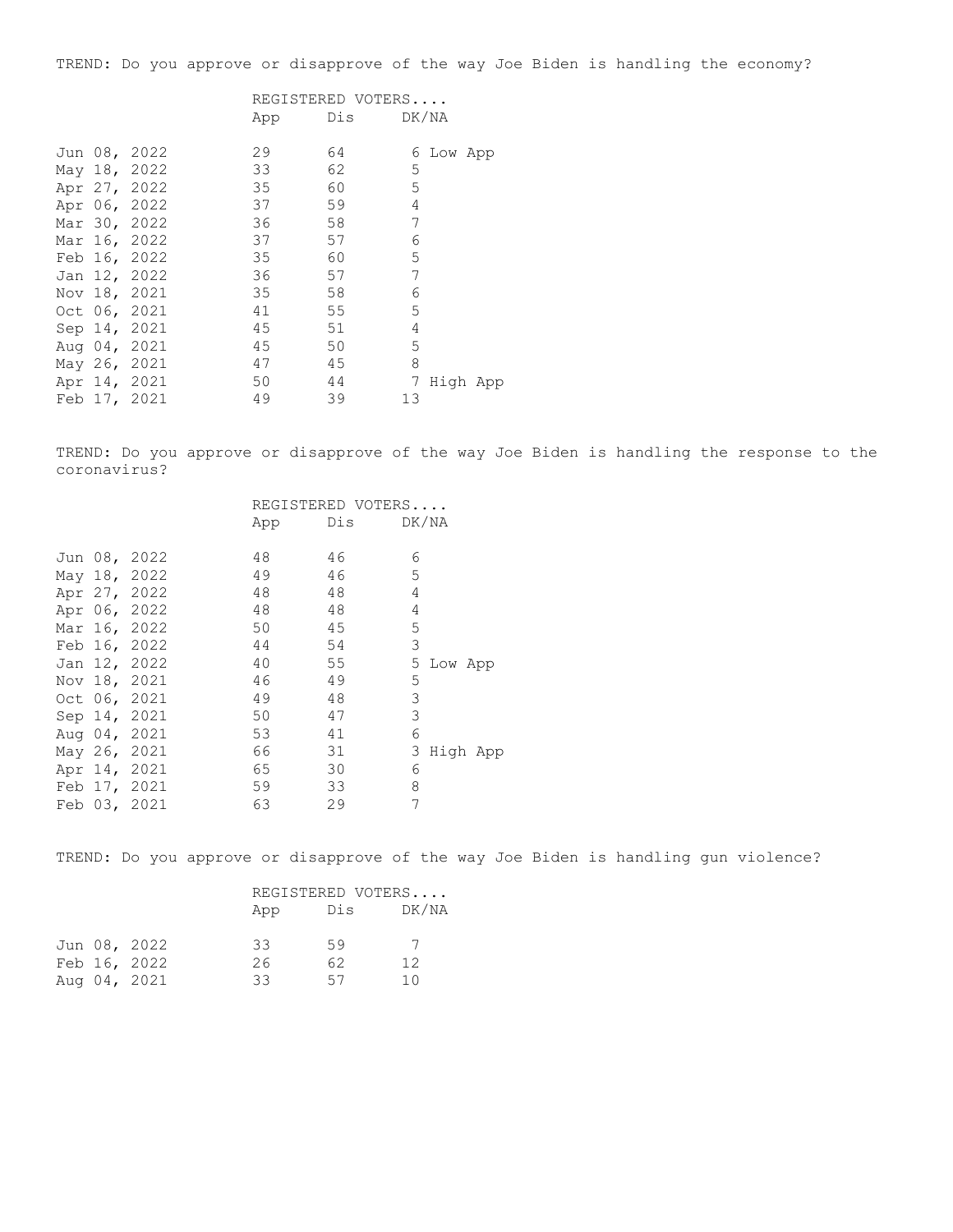TREND: Do you approve or disapprove of the way Joe Biden is handling the response to Russia's invasion of Ukraine? (\* Low also 40%; \*\* High also 45%)

|  | REGISTERED VOTERS                                                                                                                            |    |     |  |                                                                         |
|--|----------------------------------------------------------------------------------------------------------------------------------------------|----|-----|--|-------------------------------------------------------------------------|
|  | App                                                                                                                                          |    |     |  |                                                                         |
|  | 43                                                                                                                                           | 50 |     |  |                                                                         |
|  | 45                                                                                                                                           | 49 |     |  |                                                                         |
|  | 45                                                                                                                                           | 48 |     |  |                                                                         |
|  | 40                                                                                                                                           | 49 |     |  |                                                                         |
|  | 43                                                                                                                                           | 51 | 6   |  |                                                                         |
|  | 45                                                                                                                                           | 45 | 10  |  |                                                                         |
|  | 43                                                                                                                                           | 50 | 7   |  |                                                                         |
|  | 43                                                                                                                                           | 46 | 11  |  |                                                                         |
|  | 40                                                                                                                                           | 47 | 1.3 |  |                                                                         |
|  | Jun 08, 2022<br>May 18, 2022<br>Apr 27, 2022<br>Apr 13, 2022<br>Apr 06, 2022<br>Mar 30, 2022<br>Mar 16, 2022<br>Mar 07, 2022<br>Feb 28, 2022 |    | Dis |  | DK/NA<br>6 High App<br>$7 * *$<br>11 Low App<br>$\star\star$<br>$\star$ |

TREND: In your opinion, what is the most urgent issue facing the country today: Russia's invasion of Ukraine, COVID-19, inflation, climate change, health care, racial inequality, immigration, election laws, abortion, gun violence, or crime?

|                      | REGISTERED VOTERS<br>Jun 08<br>May 18<br>Apr 27 |      |                |  |  |
|----------------------|-------------------------------------------------|------|----------------|--|--|
|                      | 2022                                            | 2022 | 2022           |  |  |
| Russia/Ukraine       | 3                                               | 6    | 8              |  |  |
| $COVID-19$           | $\mathbf{1}$                                    | 1    | $\mathfrak{D}$ |  |  |
| Inflation            | 34                                              | 34   | 31             |  |  |
| Climate change       | 4                                               | 6    | 6              |  |  |
| Health care          | 4                                               | 5    | 6              |  |  |
| Racial inequality    | 5                                               | 5    | 6              |  |  |
| Immigration          | 8                                               | 7    | 10             |  |  |
| Election laws        | 7                                               | 9    | 9              |  |  |
| Abortion             | 5                                               | 11   | 4              |  |  |
| Gun violence         | 16                                              | 5    | 5              |  |  |
| Crime                | 4                                               | 4    | 4              |  |  |
| SOMETHING ELSE (VOL) |                                                 | 6    | 6              |  |  |
| DK/NA                | 3                                               |      | 3              |  |  |

TREND: Do you support or oppose stricter gun laws in the United States? (\* Low also 47%)

|  |              |     | REGISTERED VOTERS |            |            |            |
|--|--------------|-----|-------------------|------------|------------|------------|
|  |              | Sup | Opp               |            | DK/NA      |            |
|  |              |     |                   |            |            |            |
|  | Jun 08, 2022 | 57  | 38                | 5          |            |            |
|  | Nov 19, 2021 | 47  | 48                |            |            | 5 Low Supp |
|  | Apr 15, 2021 | 55  | 42                | 4          |            |            |
|  | Aug 29, 2019 | 60  | 34                | 6          |            |            |
|  | May 22, 2019 | 61  | 34                | 5          |            |            |
|  | Mar 06, 2019 | 60  | 35                | 5          |            |            |
|  | Jan 14, 2019 | 56  | 40                | 4          |            |            |
|  | Nov 21, 2018 | 58  | 36                | 6          |            |            |
|  | Apr 11, 2018 | 56  | 39                | 4          |            |            |
|  | Mar 06, 2018 | 63  | 32                | 5          |            |            |
|  | Feb 20, 2018 | 66  | 31                | 4          |            | High Sup   |
|  | Dec 20, 2017 | 59  | 36                | 5          |            |            |
|  | Nov 15, 2017 | 60  | 36                | 3          |            |            |
|  | Oct 12, 2017 | 60  | 36                | 3          |            |            |
|  | Jun 28, 2017 | 54  | 42                | 4          |            |            |
|  | Jun 30, 2016 | 54  | 42                | $\sqrt{4}$ |            |            |
|  | Dec 23, 2015 | 47  | 50                | 3          | $^{\star}$ |            |
|  | Nov 05, 2015 | 52  | 45                | 3          |            |            |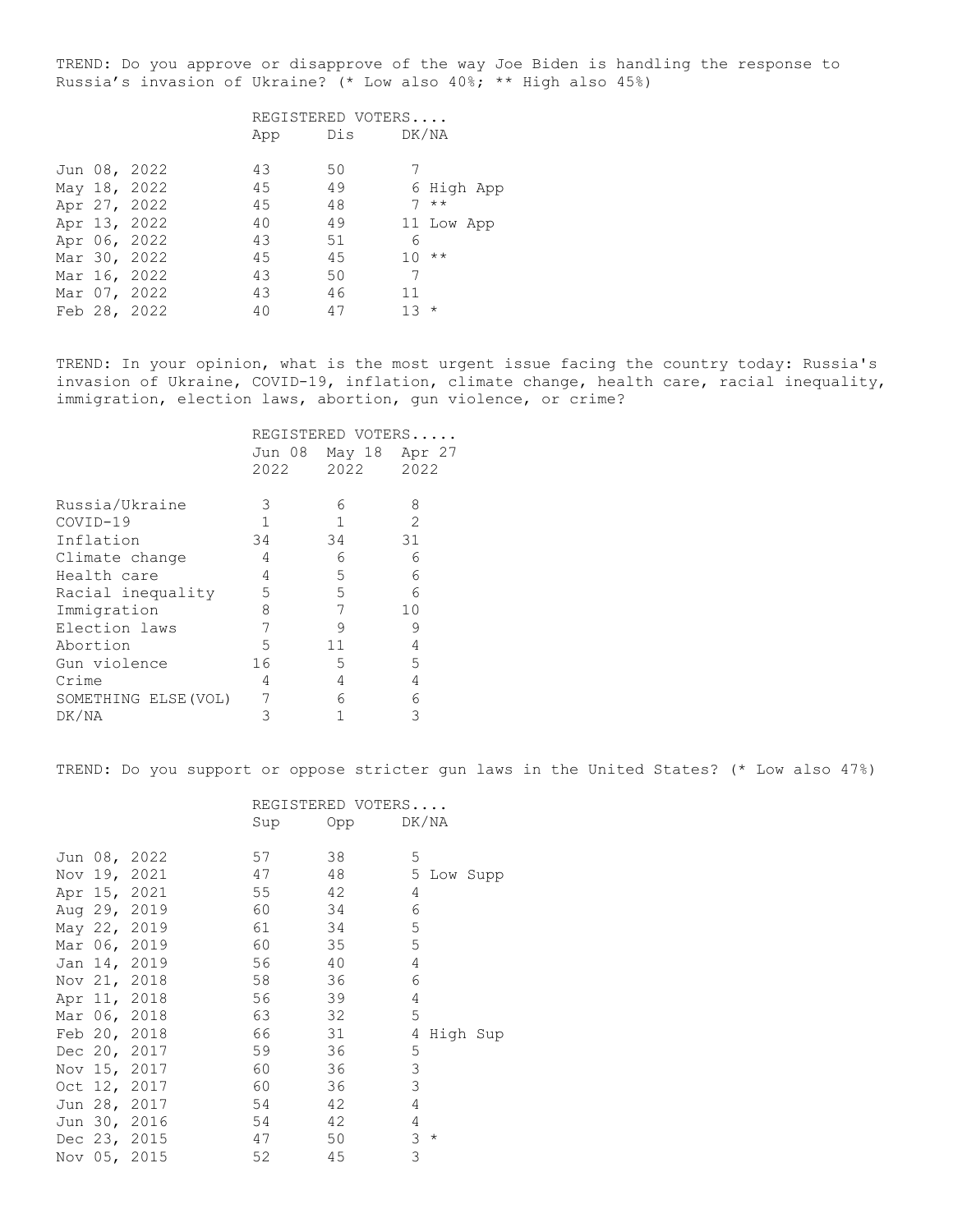TREND: Do you support or oppose requiring background checks for all gun buyers? (\* Low also 88%)

|  | REGISTERED VOTERS                                                                                                                                                                                                                                                                                            |                |                |  |
|--|--------------------------------------------------------------------------------------------------------------------------------------------------------------------------------------------------------------------------------------------------------------------------------------------------------------|----------------|----------------|--|
|  | Sup                                                                                                                                                                                                                                                                                                          | Opp            | DK/NA          |  |
|  | 92                                                                                                                                                                                                                                                                                                           | 7              | $\mathbf{1}$   |  |
|  | 88                                                                                                                                                                                                                                                                                                           | 9              | 3<br>Low Sup   |  |
|  | 93                                                                                                                                                                                                                                                                                                           | 6              | 1              |  |
|  | 94                                                                                                                                                                                                                                                                                                           | 4              | $\overline{2}$ |  |
|  | 93                                                                                                                                                                                                                                                                                                           | 6              | $\mathbf{1}$   |  |
|  | 92                                                                                                                                                                                                                                                                                                           | 6              | $\mathbf{1}$   |  |
|  | 97                                                                                                                                                                                                                                                                                                           | $\overline{2}$ | 1<br>High Sup  |  |
|  | 95                                                                                                                                                                                                                                                                                                           | 4              | $\mathbf{1}$   |  |
|  | 95                                                                                                                                                                                                                                                                                                           | 4              | $\mathbf{1}$   |  |
|  | 94                                                                                                                                                                                                                                                                                                           | 5              | $\mathbf{1}$   |  |
|  | 94                                                                                                                                                                                                                                                                                                           | 5              |                |  |
|  | 93                                                                                                                                                                                                                                                                                                           | 6              | $\mathbf{1}$   |  |
|  | 93                                                                                                                                                                                                                                                                                                           | 5              | $\mathbf{1}$   |  |
|  | 93                                                                                                                                                                                                                                                                                                           | 6              | $\mathbf{1}$   |  |
|  | 92                                                                                                                                                                                                                                                                                                           | 7              | $\mathbf{1}$   |  |
|  | 89                                                                                                                                                                                                                                                                                                           | 9              | $\mathbf{1}$   |  |
|  | 91                                                                                                                                                                                                                                                                                                           | 8              | $\mathbf{1}$   |  |
|  | 88                                                                                                                                                                                                                                                                                                           | 10             | 2<br>$^\star$  |  |
|  | 92                                                                                                                                                                                                                                                                                                           | 7              | $\mathbf{1}$   |  |
|  | Jun 08, 2022<br>Apr 15, 2021<br>Aug 29, 2019<br>May 22, 2019<br>Mar 06, 2019<br>Jan 14, 2019<br>Feb 20, 2018<br>Dec 20, 2017<br>Nov 15, 2017<br>Oct 12, 2017<br>Jun 28, 2017<br>Jun 30, 2016<br>Nov 05, 2015<br>Sep 28, 2015<br>Jul 03, 2014<br>Oct 02, 2013<br>Apr 04, 2013<br>Mar 07, 2013<br>Feb 07, 2013 |                |                |  |

TREND: Do you support or oppose a nationwide ban on the sale of assault weapons?

| REGISTERED VOTERS |              |     |     |   |           |          |
|-------------------|--------------|-----|-----|---|-----------|----------|
|                   |              | Sup | Opp |   | DK/NA     |          |
|                   |              |     |     |   |           |          |
|                   | Jun 08, 2022 | 50  | 45  |   | 5 Low Sup |          |
|                   | Apr 15, 2021 | 53  | 42  | 5 |           |          |
|                   | Aug 29, 2019 | 60  | 36  | 4 |           |          |
|                   | May 22, 2019 | 63  | 33  | 4 |           |          |
|                   | Mar 06, 2018 | 61  | 35  | 4 |           |          |
|                   | Feb 20, 2018 | 67  | 29  | 4 |           | High Sup |
|                   | Nov 15, 2017 | 65  | 31  | 5 |           |          |
|                   | Oct 12, 2017 | 64  | 32  | 4 |           |          |
|                   | Jun 30, 2016 | 59  | 37  | 4 |           |          |
|                   | Dec 23, 2015 | 58  | 38  | 4 |           |          |
|                   | Apr 04, 2013 | 59  | 36  | 4 |           |          |
|                   | Mar 07, 2013 | 54  | 41  | 6 |           |          |
|                   | Feb 07, 2013 | 56  | 39  | 5 |           |          |

TREND: If more people carried guns, do you think the United States would be safer or less safe? (\* Low also 33%)

|  |              | REGISTERED VOTERS |            |                 |  |  |
|--|--------------|-------------------|------------|-----------------|--|--|
|  |              |                   | Less       |                 |  |  |
|  |              |                   | Safer Safe | DK/NA           |  |  |
|  |              |                   |            | 11              |  |  |
|  | Jun 08, 2022 | 38                | 52         |                 |  |  |
|  | Nov 19, 2021 | 40                | 49         | 11              |  |  |
|  | Jan 14, 2019 | 36                | 52         | 12              |  |  |
|  | Nov 21, 2018 | 33                | 57         | 10 Low Safer    |  |  |
|  | Feb 20, 2018 | 33                | 59         | $9 *$           |  |  |
|  | Nov 15, 2017 | 37                | 55         | 8               |  |  |
|  | Oct 12, 2017 | 35                | 56         | 9               |  |  |
|  | Jun 28, 2017 | 35                | 57         | 8               |  |  |
|  | Jun 30, 2016 | 40                | 52         | 8               |  |  |
|  | Dec 23, 2015 | 44                | 47         | High Safer<br>9 |  |  |
|  | Nov 05, 2015 | 41                | 49         | 9               |  |  |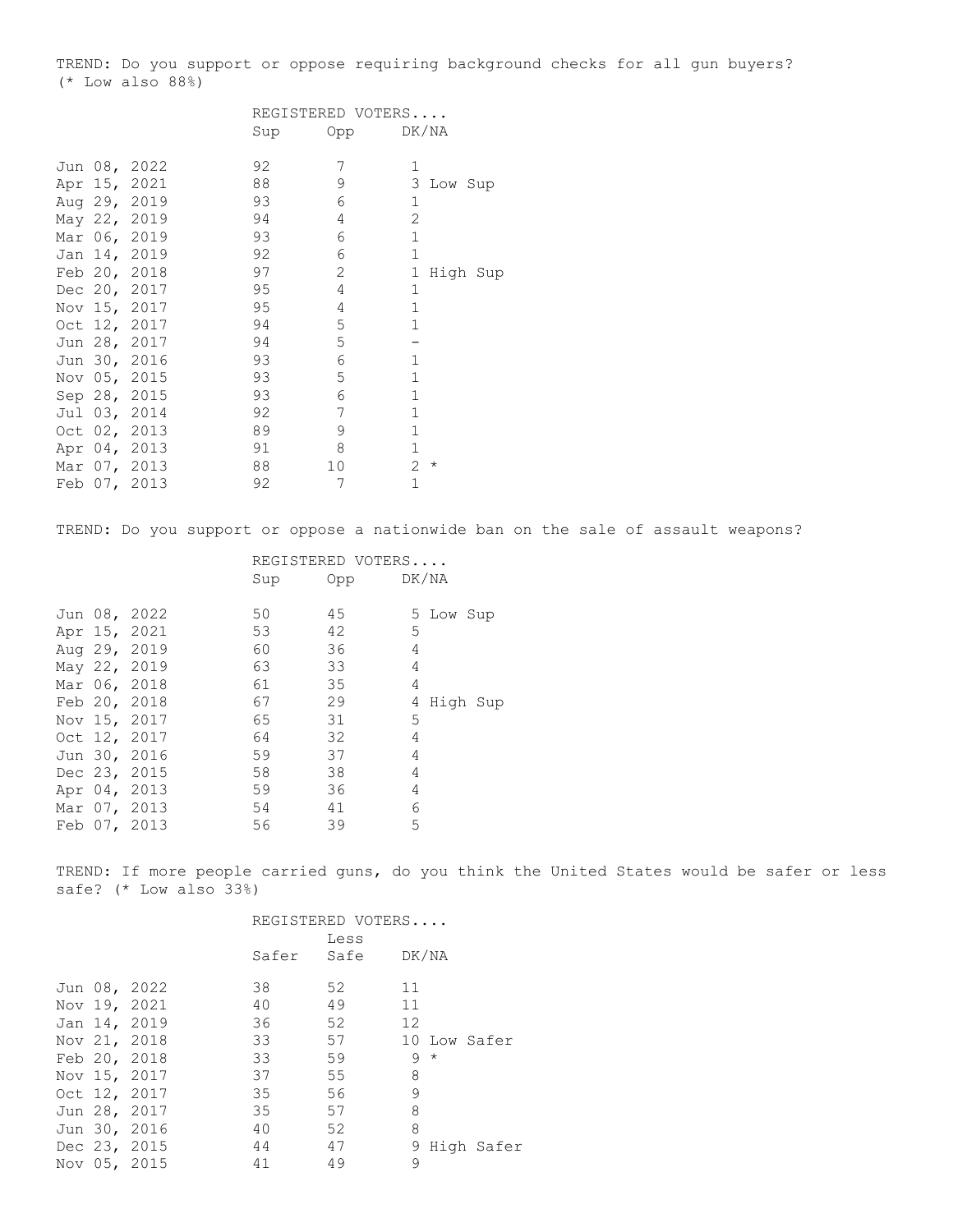TREND: Do you support or oppose allowing the police or family members to petition a judge to remove guns from a person that may be at risk for violent behavior?

|  |              | REGISTERED VOTERS |     |       |  |  |
|--|--------------|-------------------|-----|-------|--|--|
|  |              | Sup               | Opp | DK/NA |  |  |
|  | Jun 08, 2022 | 82                | 13  | -5    |  |  |
|  | Apr 15, 2021 | 74                | 21  | 5.    |  |  |
|  | Aug 29, 2019 | 80                | 15  | 5     |  |  |
|  | Mar 06, 2018 | 89                | я   | २     |  |  |

Jun 08, 2022

TREND: Do you expect lawmakers in Washington D.C. to take action on reducing gun violence this year, or not?

|  |              |           |    | REGISTERED VOTERS |  |
|--|--------------|-----------|----|-------------------|--|
|  |              | Yes/      |    |                   |  |
|  |              | Expect No |    | DK/NA             |  |
|  | Jun 08, 2022 |           | 56 |                   |  |

TREND: Do you think the United States should pursue limiting the number of guns in the country, or don't you think so?

|  |              |           | REGISTERED VOTERS |       |
|--|--------------|-----------|-------------------|-------|
|  |              | Yes/      |                   |       |
|  |              | Pursue No |                   | DK/NA |
|  |              |           |                   |       |
|  | Jun 08, 2022 | 40.       | 56                |       |

TREND: Do you support or oppose raising the minimum legal age to buy any gun to 21 years old nationwide?

|  |              |     | REGISTERED VOTERS |       |
|--|--------------|-----|-------------------|-------|
|  |              | Sup | Opp               | DK/NA |
|  | Jun 08, 2022 | 74  | 24                |       |

TREND: Which of the following do you think is the main cause of mass shootings by young people in the United States: the availability of guns; family instability; mental health issues; entertainment such as movies, music, and video games; or social media?

|  | Gun Famly Mental Enter- Social SMTHNG |  |  | Avail Instblt Health tainmnt Media ELSE DK/NA |  |
|--|---------------------------------------|--|--|-----------------------------------------------|--|
|  |                                       |  |  |                                               |  |